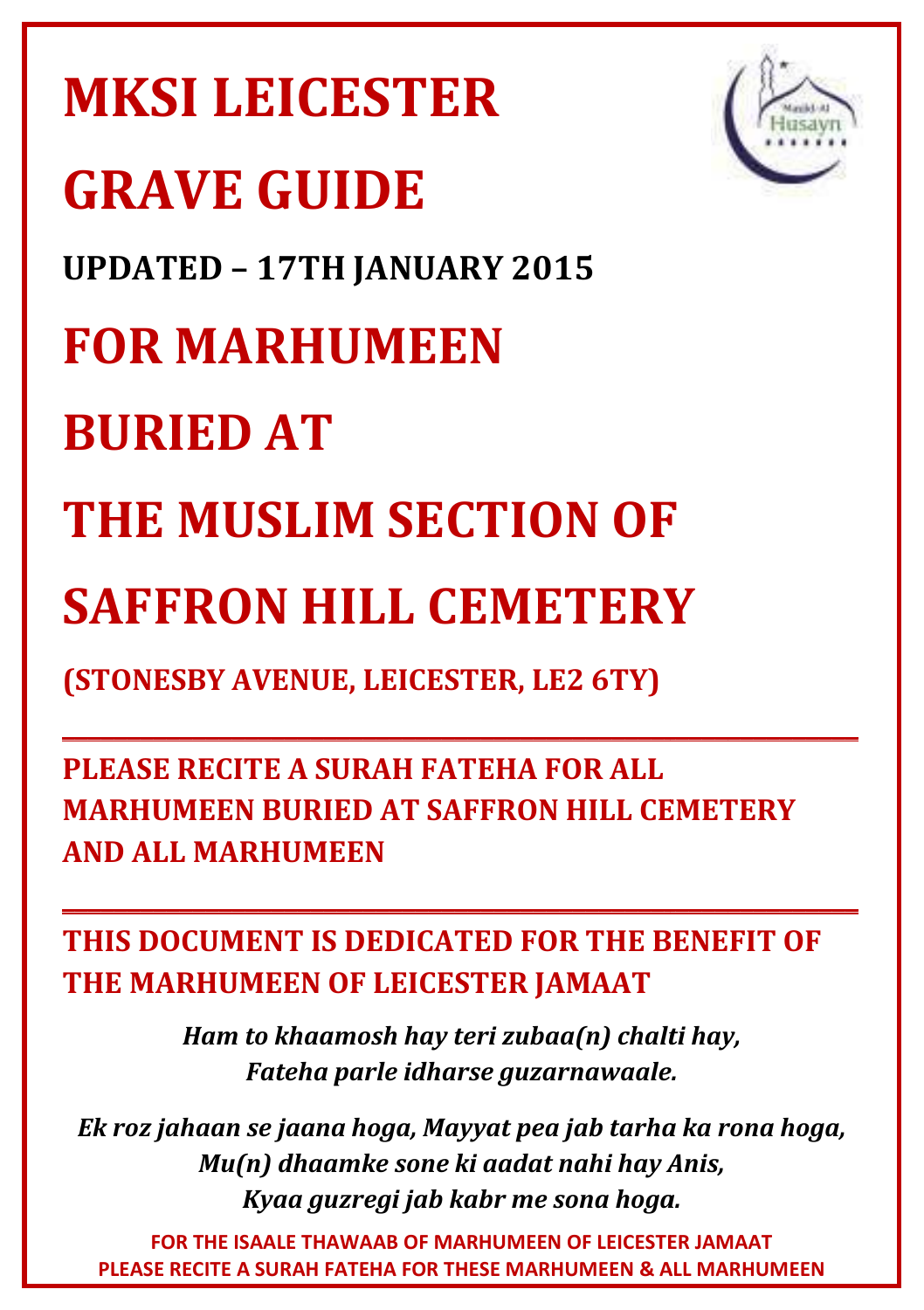#### **ABOUT VISTING THE CEMETERY**

*The Holy Prophet [saww] has said:* "If I have to walk over burning desert or fire or place my foot on the edge of a sharp sword, I would prefer it rather than trampling on the grave of a Muslim."

*The Holy Prophet [saw] also said to Imam Ali [as]:* "Ya Ali! Allah considers a few things undesirable for my followers. One of them is laughing in a graveyard."

*Imam Jaffer Sadiq [as] has said:* "It is one of the rights of a Muslim over another Muslim that he should visit his grave."

#### **DUA WHEN ENTERING THE KABRASTAN**

*Imam Ali [as] said that upon entering a graveyard say:* 

*ASSALAMU ALA AHLI LA ILAHA ILLALLAH, MIN AHLE LA ILAHA ILLALLAH, KAYF WAJATTOM KAWLA LA ILLAH ILLALLAH, YAAHLA LA ILAHA ILLALLAH, IGFIR LIMAN QALA LAILAHA ILLAH, WAJSHRNEE FEE ZUMRATI MAN QAALA LA ILAHA ILLALLAH, MUHAMMADUR RASULULLAH, ALIYYUN WALIYULLAH* 

Peace be with you, O people of la ilaha illallah, From the people of la ilaha illallah, O people of la ilaha illallah, For the sake of la ilaha illallah, How did you find the testimony of la ilaha illallah? From la ilah illallah, O la ilaha illallah, For the sake of la ilaha illallah, Forgive those who say la ilaha illallah, And raise us in the company of those who say la ilaha illallah, Muhammadur Rasulullah, Aliyyun Waliyullah. By praying the above, 50 years of sins are pardon by hadiths.

#### **GREETING THE DWELLERS OF THE GRAVE**

*Imam Jaffer Sadiq [as] has advised to greet the dwellers of the grave as follows: ASSALAMU ALA AHLIDDIYAAR MINAL MOMINEENA WAL MUSLIMEENA ANTUM LANA FARATUW WA NAHNU INSHA ALLAHU BIKUM LAA HIQQON* 

Peace be on the people of the graveyard. From amongst the believers and the Muslims, You have preceded us and we, if God wishes, will join you.

#### **AMAAL TO BE PERFORMED IN THE CEMETERY**

On the grave you are visiting recite:

- Surah Fateha (three times)
- Surah Qadr (three times)
- Ayatul Kursi (three times)
- Surah Yaseen
- Any Dua asking Allah's forgiveness for the Marhum/a

It is recommended to push the fingers into the soil of the grave and recite Surah Qadr (seven times), the sins of the Marhum/a will be forgiven.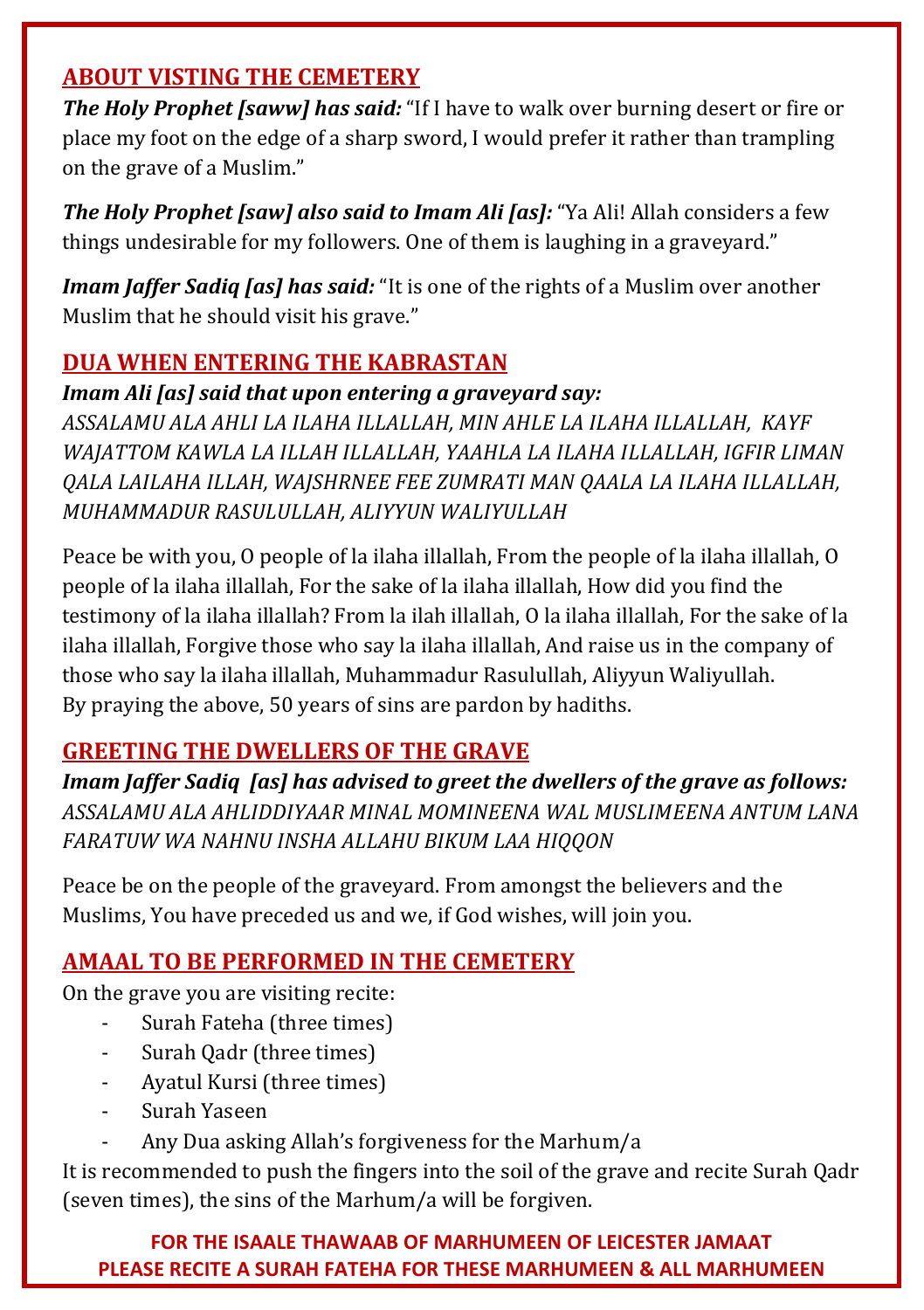## **SAFFRON HILL CEMETERY – MUSLIM SECTION OVERVIEW PLAN – DIAGRAM VIEW**

**\_\_\_\_\_\_\_\_\_\_\_\_\_\_\_\_\_\_\_\_\_\_\_\_\_\_\_\_\_\_\_\_\_\_\_\_\_\_\_\_\_\_\_\_\_\_\_\_\_\_\_\_\_\_\_\_\_\_**



**PLEASE RECITE A SURAH FATEHA FOR THESE MARHUMEEN & ALL MARHUMEEN**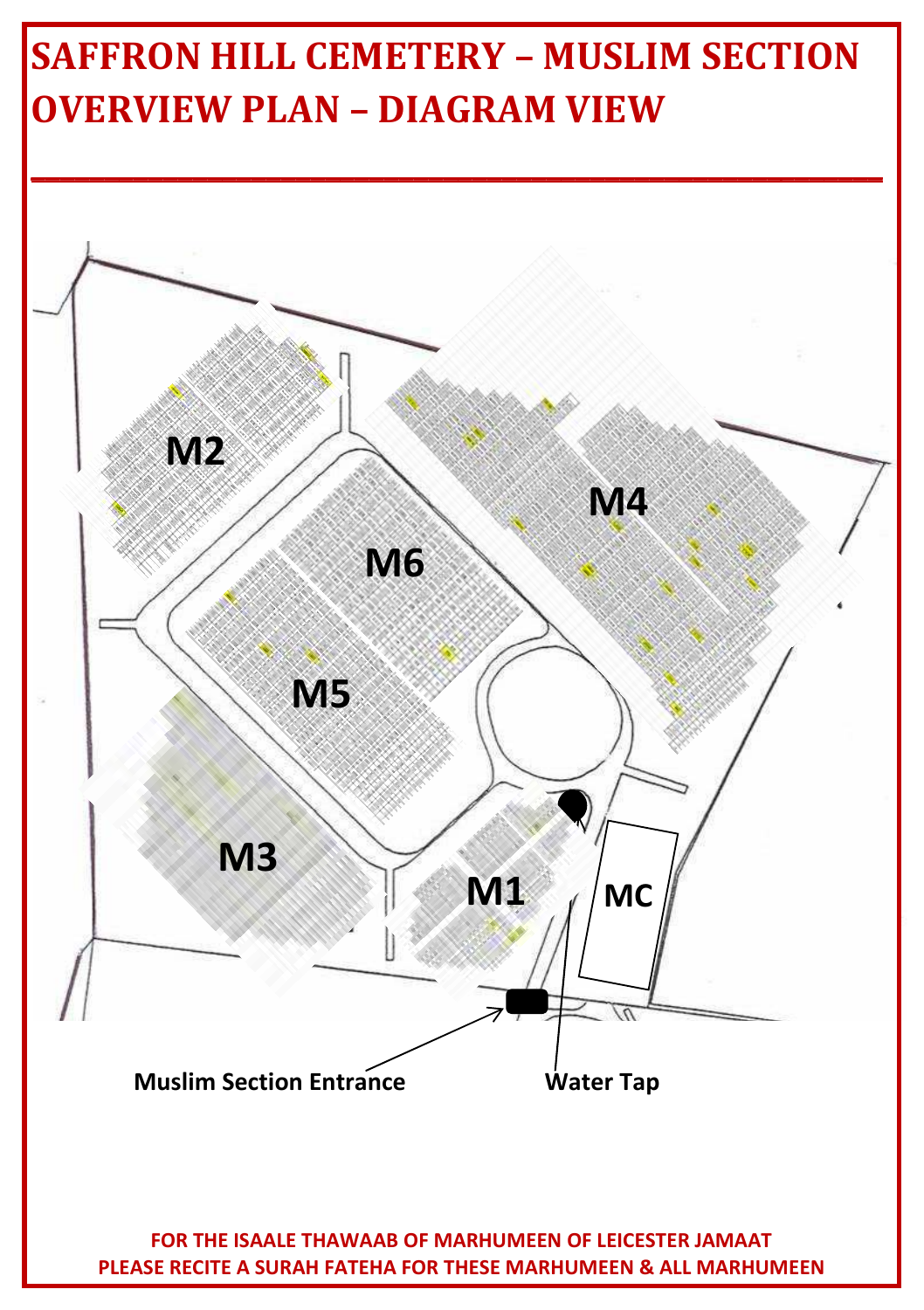## **SAFFRON HILL CEMETERY – MUSLIM SECTION OVERVIEW PLAN – HYBRID VIEW**

**\_\_\_\_\_\_\_\_\_\_\_\_\_\_\_\_\_\_\_\_\_\_\_\_\_\_\_\_\_\_\_\_\_\_\_\_\_\_\_\_\_\_\_\_\_\_\_\_\_\_\_\_\_\_\_\_\_\_**

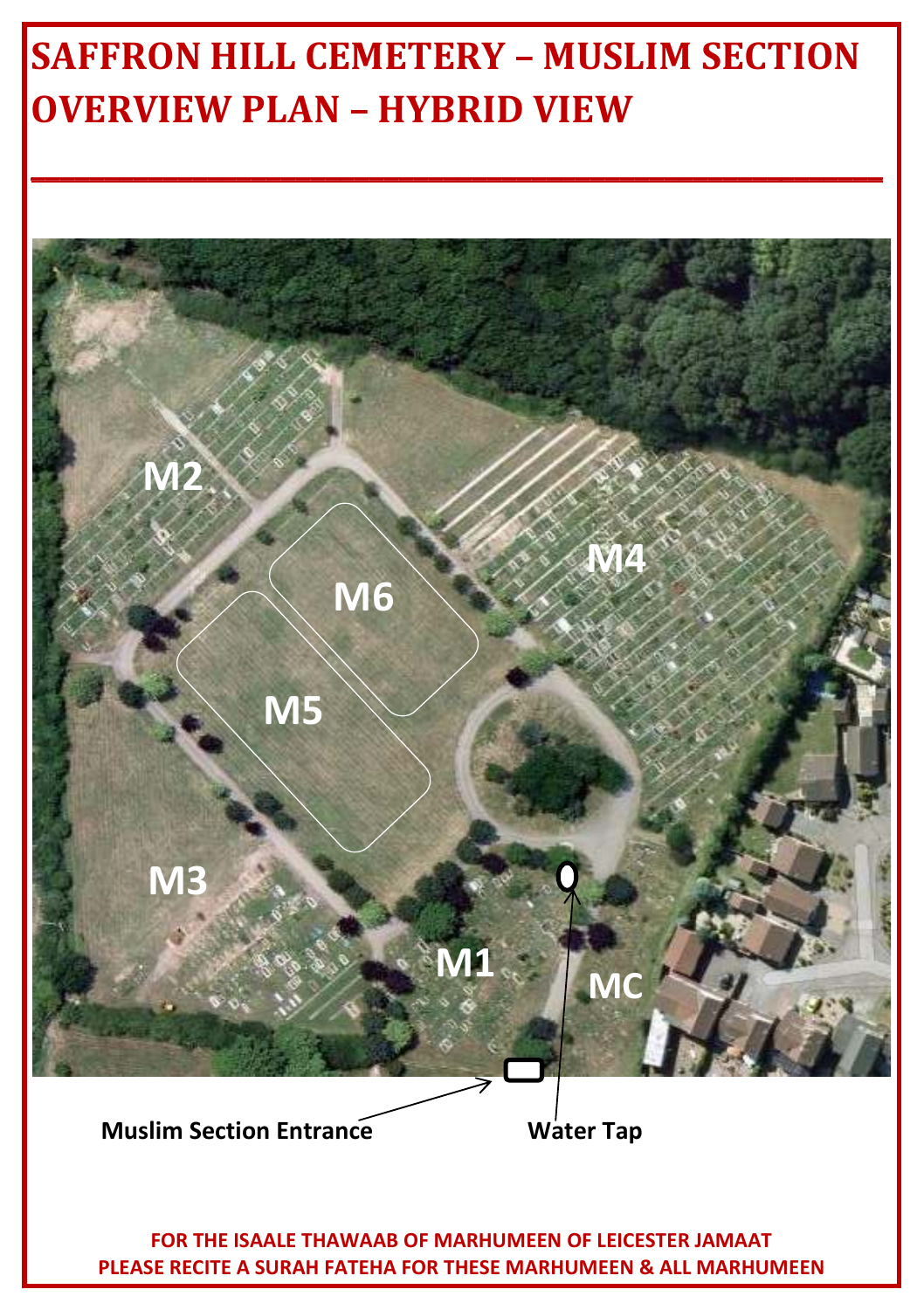## **MARHUMEEN OF MKSI LEICESTER BURIED AT SAFFRON HILL CEMETERY**

**\_\_\_\_\_\_\_\_\_\_\_\_\_\_\_\_\_\_\_\_\_\_\_\_\_\_\_\_\_\_\_\_\_\_\_\_\_\_\_\_\_\_\_\_\_\_\_\_\_\_\_\_**

| <b>SECTION</b> | ΝO                       | <b>NAME</b>                              | <b>DATE</b> |
|----------------|--------------------------|------------------------------------------|-------------|
| CON A          | 75                       | MARHUMA RUKIABAI JAFFERALI KASSAM NATHOO | 10/02/1974  |
| CON A          |                          | MARHUMA ROSHANBANOO YUSUFALI SABUR       | 28/02/1974  |
| CON AM         |                          | MARHUMA KHATIJA KERMALI K DHANJI         | 12/09/1982  |
|                |                          |                                          |             |
|                |                          |                                          |             |
|                |                          |                                          |             |
| <b>RUGBY</b>   | $\overline{\phantom{a}}$ | MARHUMA SUGRABANU GULAMHUSSEIN SABUR     | 22/01/1976  |
| <b>RUGBY</b>   | $\overline{\phantom{a}}$ | MARHUM GULAMHUSSAIN MOLEDINA             | 01/12/1977  |
| Μ1             | 13                       | MARHUMA MARIAM GULAMALI K DHANJI         | 15/12/1983  |
| M1             | 57                       | MARHUM NAUSHAD HASSANALI SABUR           | 04/10/1984  |
| M1             | 192                      | MARHUM HAJI HASSANALI GULAMHUSSEIN SABUR | 17/02/1988  |
| M <sub>2</sub> | 101                      | MARHUM AMIRALI GULAMALI JETHA            | 11/07/1991  |
| M <sub>2</sub> | 200                      | MARHUM BAHADURALI RAHIM KHIMJI           | 13/11/1992  |
| M <sub>2</sub> | 194 D                    | MARHUMA SUGRABAI HUSEIN KARIM            | 06/09/1993  |
| M4             | 40                       | MARHUM RAJABALI GULAMHUSEIN MOLEDINA     | 24/08/1996  |
| MC             | 206                      | <b>MARHUM T ABBAS</b>                    | 11/03/1997  |
| M4             | 94                       | MARHUM J J H K BHARWANI                  | 29/05/1997  |
| M4             | 132                      | MARHUMA MERZIYABAI HASSANALI K JERAJ     | 11/11/1997  |
| M4             | 145                      | MARHUM F H HADI                          | 09/03/1998  |
| M4             | 200                      | MARHUMA NARGIS KHATUN AKBARALI MOLEDINA  | 28/11/1998  |
| M4             | 224                      | MARHUM ASIF FIDAHUSAIN JAFFER            | 24/03/1999  |
| M4             | 225                      | MARHUM MOHAMMED HUSSAIN HIRJI            | 29/03/1999  |
| M4             | 296                      | <b>MARHUM NASIR HUSSAIN ZAIDI</b>        | 22/02/2000  |
| M4             | 290                      | MARHUM AKBERALI AMARSI ALIBHAI           | 06/03/2000  |
| M4             | 338                      | MARHUMA DAULATBAI HASSANALI SABUR        | 27/07/2000  |
| M4             | 385                      | MARHUMA GULBANU ALLADIN BHIMJI           | 08/11/2000  |
| M4             | 480                      | MARHUMA FATMABAI ROSHANALI MAWJI         | 19/01/2002  |
| M4             | 481                      | MARHUM ROSHANALI ALIBHAI MAWJI           | 05/02/2002  |
| M4             | 528                      | MARHUM SYED ALE SAJJAD JAFRI             | 02/08/2002  |
| M4             | 682                      | MARHUM MUSHTAQ SABUR                     | 21/10/2003  |
| M4             | 684                      | MARHUM GULAM MOHAMED EBRAHIM MOMIN       | 17/07/2004  |
| M3             | 200                      | MARHUM IMTIAZ MUTHALIFF                  | 01/12/2005  |
| M <sub>3</sub> | 259                      | MARHUM SHABBIR AKBERALI MOLEDINA         | 28/09/2006  |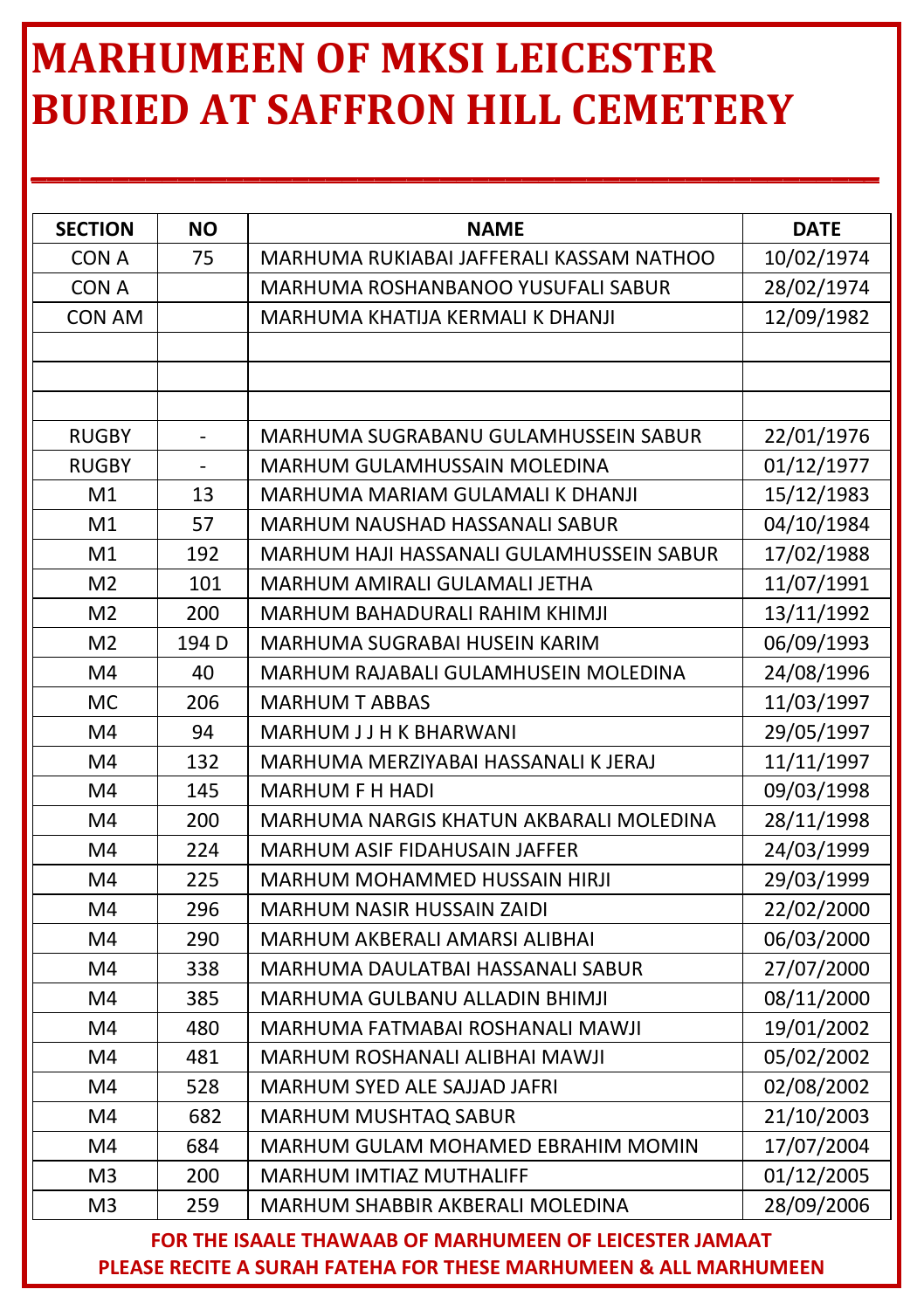## **MARHUMEEN OF MKSI LEICESTER BURIED AT SAFFRON HILL CEMETERY**

**\_\_\_\_\_\_\_\_\_\_\_\_\_\_\_\_\_\_\_\_\_\_\_\_\_\_\_\_\_\_\_\_\_\_\_\_\_\_\_\_\_\_\_\_\_\_\_\_\_\_\_\_**

| <b>NO</b> | <b>NAME</b>                                           | <b>DATE</b> |
|-----------|-------------------------------------------------------|-------------|
| 379       | MARHUMA KHAIRUNBAI RAJABALI                           | 07/10/2007  |
| 92 C      | MARHUM MOHAMED HUSEIN KARIM                           | 23/01/2007  |
| 372       | MARHUM PYARALI JAKHARA LADAK                          | 01/09/2007  |
| 494       | MARHUMA HAMIDA ROSHANALI TEJA (HAMIDA<br>BATA)        | 29/05/2008  |
| 442       | MARHUM BARKATALI ALLADIN BHIMJI                       | 08/06/2008  |
| 15        | MARHUM ZAIGUMALI GULAMALI DHANJI                      | 28/09/2008  |
| 838       | MARHUM AKBERALI MOLEDINA                              | 15/10/2008  |
| 863       | MARHUMA ZUBEIDA JAFFER                                | 22/07/2010  |
| 865       | MARHUMA MARZIA HUSEIN KARIM                           | 24/07/2010  |
| 366       | <b>MARHUM ENAYAT BHOJANI</b>                          | 24/09/2010  |
| 931       | <b>MARHUM SYED HASHAM</b>                             | 11/02/2011  |
| 287       | MARHUM SYED DR JAVED IQBAL                            | 30/04/2011  |
| 348       | MARHUM DR AKIL ERABI BASHAGHA                         | 03/10/2011  |
| 460       | MARHUMA RAZIABAI AMEERALI MANJI                       | 07/04/2012  |
| 25        | MARHUM FIDAHUSSEIN KARMALI RAJANI                     | 28/07/2012  |
| 107       | MARHUM RUSHEDALI GULAMALI MOMIN                       | 07/04/2013  |
| 16        | MARHUMA RASHIDA GULAMALI DHANJI (FIZZA BAI<br>DHANJI) | 30/10/2013  |
| 193       | MARHUM ABDUL KARIM ALLADITA                           | 24/11/2013  |
| 882       | MARHUM ALI AKBAR HUSSEIN HAJI KARIM                   | 04/01/2014  |
| 461       | MARHUM AMIRALI MANJI HAJI                             | 18/02/2014  |
| 407B      | <b>MARHUMA NARGISBAI G ALLARAKHIA</b>                 | 29/12/2014  |
|           |                                                       |             |
|           |                                                       |             |
|           |                                                       |             |

**RUGBY** – CEMETERY IN RUGBY (OUTSIDE OF LEICESTER)

**CON A & CON AM** – MUSLIM GRAVES AREA BEHIND THE CEMETERY OFFICE & WORKING SITE NEAR EXIT

**MC** – MUSLIM CHILDRENS GRAVES ON THE RIGHT OF MUSLIM SECTION ENTRANCE (SEE MAP)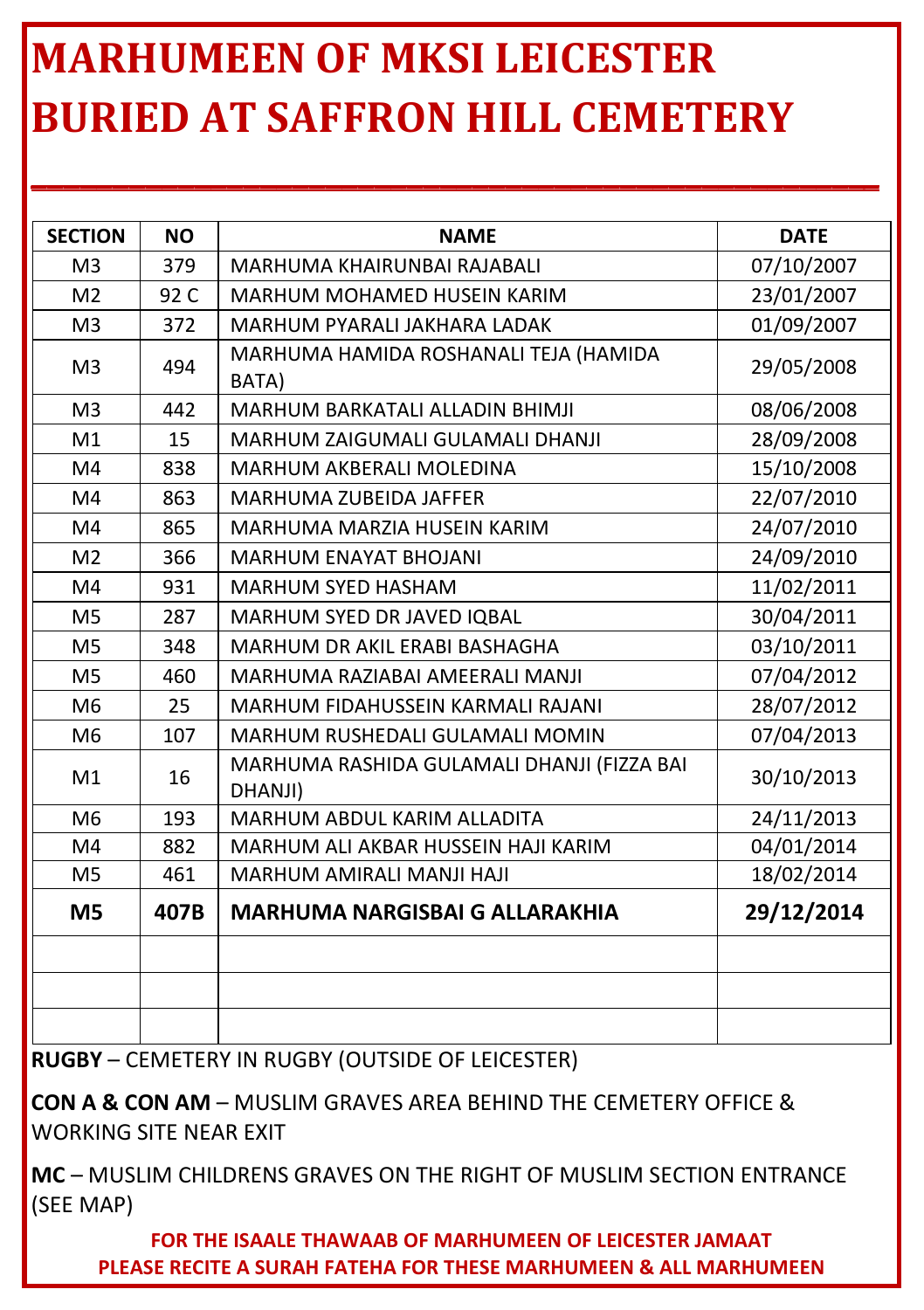|     |            |     | 229        |            | 164        |            |          |          |     |          |          |   |    |
|-----|------------|-----|------------|------------|------------|------------|----------|----------|-----|----------|----------|---|----|
|     |            |     |            | 197<br>196 | 163        |            |          |          |     |          |          |   |    |
|     |            |     | 228        |            |            |            |          |          |     |          |          |   |    |
|     |            |     | 227        | 195        | 162        | 129        |          |          |     |          |          |   |    |
|     |            | 259 | 226<br>225 | 194<br>193 | 161<br>160 | 128<br>127 |          |          |     |          |          |   |    |
|     | 281        | 258 | 224        | 192        | 159        | 126        | 97       |          |     |          |          |   |    |
| 299 | 280        | 257 | 223        | 191        | 158        | 125        | 96       |          |     |          |          |   |    |
| 298 | 279        | 256 | 222        | 190        | 157        | 124        | 95       |          |     |          |          |   |    |
|     |            |     |            |            |            |            |          |          |     |          |          |   |    |
| 297 | 278        | 255 | 221        |            | 156        | 123        |          |          |     |          |          |   |    |
| 296 | 277        | 254 | 220        | 189<br>188 | 155        | 122        | 94<br>93 | 69<br>68 | 242 |          |          |   |    |
| 295 | 276        | 253 | 219        | 187        | 154        | 121        | 92       | 67       | 228 |          |          |   |    |
| 294 | 275        | 252 | 218        | 186        | 153        | 120        | 91       | 66       | 46  |          |          |   |    |
| 293 | 274        | 251 | 217        | 185        | 152        | 119        | 90       | 65       | 45  |          |          |   |    |
| 292 | 273        | 250 | 216        | 184        | 151        | 118        | 89       | 64       | 44  |          |          |   |    |
| 291 | 272        | 249 | 215        | 183        | 150        | 117        | 88       | 63       | 43  | 243      |          |   |    |
| 290 | 271        | 248 | 214        | 182        | 149        | 116        | 87       | 62       | 42  | 27       |          |   |    |
|     | 270        | 247 | 213        | 181        | 148        | 115        | 86       | 61       | 41  | 26       |          |   |    |
| 289 | 269        | 246 | 212        | 180        | 147        | 114        | 85       | 60       | 40  | 25       |          |   |    |
|     |            |     |            |            |            |            |          |          |     |          |          |   |    |
|     |            |     |            |            |            |            |          |          |     |          |          |   |    |
|     |            |     |            |            |            |            |          |          |     |          | 16       |   |    |
|     | 268        | 241 | 211        |            |            | 113        | 84       | 59       | 39  |          | 15<br>14 |   |    |
|     | 267        | 240 | 210        | 179<br>178 | 146<br>145 | 112        | 83       | 58       | 38  | 24<br>23 | 13       |   |    |
| 288 | 266        | 239 | 209        | 177        | 144        | 111        | 82       | 57       | 37  | 22       | 12       |   |    |
| 287 |            | 238 | 208        |            |            | 110        | 81       |          | 36  | 21       | 11       | 5 |    |
| 286 | 265<br>264 | 237 | 207        | 176<br>175 | 143<br>142 | 109        | 80       | 56<br>55 | 35  | 20       | 10       | 4 |    |
| 285 | 263        | 236 | 206        | 174        | 141        | 108        | 79       | 54       | 34  | 19       | 9        | з |    |
| 284 | 262        | 235 | 205        | 173        | 140        | 107        | 78       | 53       | 33  | 18       | 8        | 2 | FR |
| 283 | 261        | 234 | 204        | 172        | 139        | 106        | 77       | 52       | 32  | 17       | 7        | 1 |    |
| 282 | 260        | 233 | 203        | 171        | 138        | 105        | 76       | 51       | 31  | 16       | 6        |   | ON |
|     |            | 232 | 202        | 170        | 137        | 104        | 75       | 50       | 30  | 15       |          |   |    |
|     |            | 231 | 201        | 169        | 136        | 103        | 74       | 49       | 29  |          |          |   |    |
|     |            | 230 | 200        | 168        | 135        | 102        | 73       | 48       | 28  |          |          |   |    |
|     |            |     | 199        | 167        | 134        | 101        | 72       | 47       |     |          |          |   |    |
|     |            |     | 198        | 166        | 133        | 100        | 71       |          |     |          |          |   |    |
|     |            |     |            | 165        | 132        | 99         | 70       |          |     |          |          |   |    |
|     |            |     |            |            | 131        | 98         |          |          |     |          |          |   |    |

| <b>GRAVE NO</b> | <b>NAME</b>                              | <b>DATE</b> |
|-----------------|------------------------------------------|-------------|
| 13              | MARHUMA MARIAM GULAMALI K DHANJI         | 15/12/1983  |
| 15              | MARHUM ZAIGUMALI GULAMALI DHANJI         | 28/09/2008  |
| 16              | MARHUMA RASHIDA GULAMALI DHANJI          | 30/10/2013  |
| 57              | MARHUM NAUSHAD HASSANALI SABUR           | 04/10/1984  |
| 192             | MARHUM HAJI HASSANALI GULAMHUSSEIN SABUR | 17/02/1988  |
|                 |                                          |             |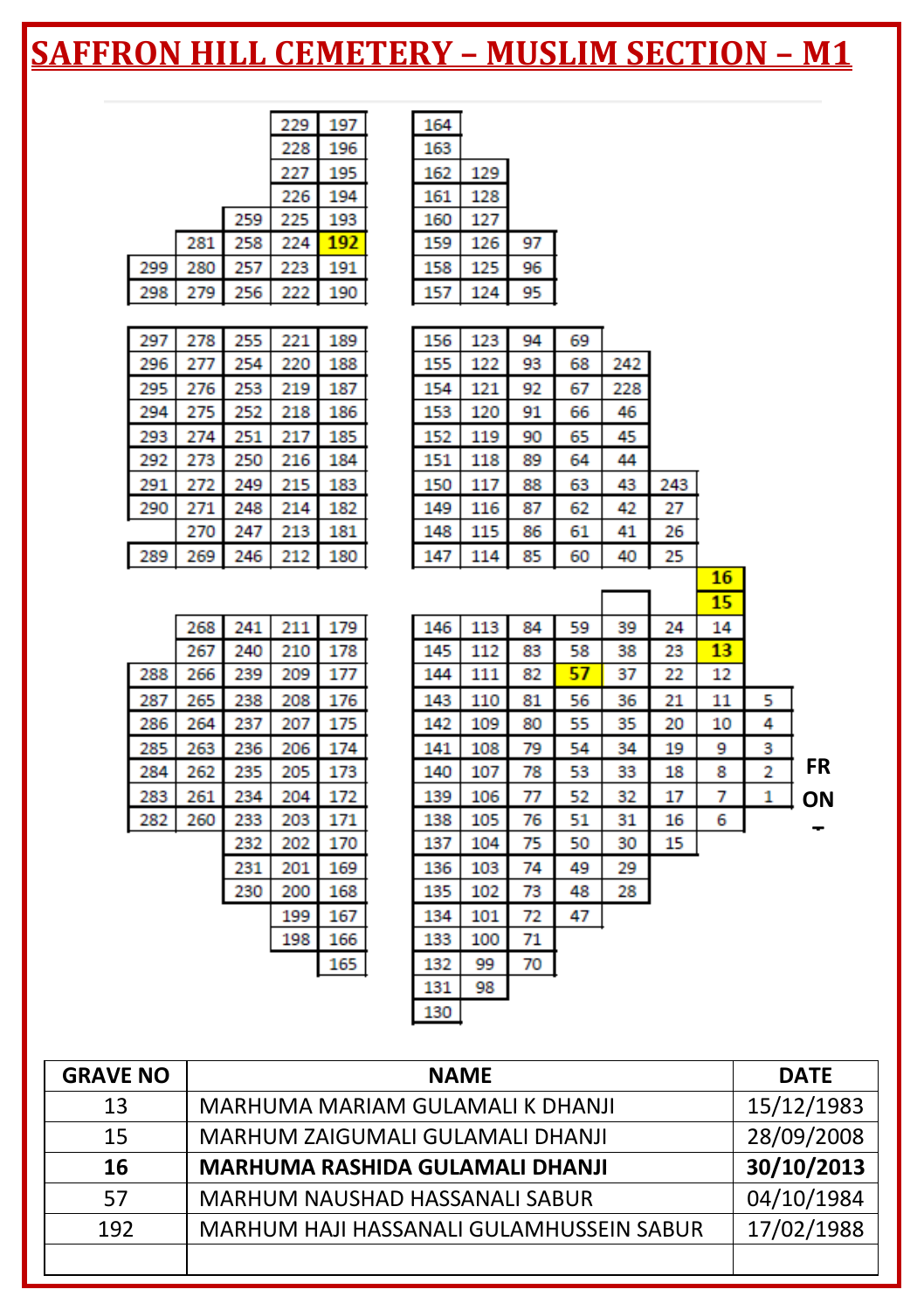|                   |                               |                              | 3222333444                  | 쯻<br>정종정 정보 정<br>◎ 裏 演 深                                                                         | 鬧<br><b>SEREESER</b>                                |
|-------------------|-------------------------------|------------------------------|-----------------------------|--------------------------------------------------------------------------------------------------|-----------------------------------------------------|
|                   | S.<br>翯                       | 콣<br>lå<br>氝<br>l8           | 읇<br>引別<br>불빛일              | 읅<br>딇<br>ងងង<br>鬧<br>븳<br>認高<br><b>SIS</b><br>E<br>읞                                            | 쁿<br>$\frac{5}{20}$<br>開幕舞<br>景景景<br>高島             |
|                   | 외화제<br>览                      | ň<br>g<br>镖<br><b>R</b><br>罰 | 日支関策<br>과의                  | 28<br>3868<br><b>SREE</b><br>퀣<br>12                                                             | 휇<br>g<br>18 28 28<br>國國<br>図<br>R<br>谖             |
| $\frac{8}{14}$    | 200<br>E<br>e e               |                              |                             | !총)왕 왕 홍 왕 왕 윤 원 원 원 원 원 원 원 <br><b>BERBBBBB</b>                                                 | <b>BREEBBAABB</b>                                   |
| 불물<br>慢           | E<br>图<br>翦<br>插<br>國國        | 13<br>155<br>ħ<br>3          | 80<br>162<br>191<br>図<br>摺  | 88<br>Î.<br>\$6<br>g<br><b>I</b> <sub>R</sub><br>175<br>š<br><b>G</b><br>Ë<br>隣<br>E<br>165<br>E | E<br>SB<br>圖<br>18<br>B<br>崗<br>后<br><b>B</b><br>18 |
| 33.38.5<br>冒      | ig<br>ios<br>š<br>ß<br>흡<br>s | ğ.<br>È                      | 胃炎目<br>$\frac{1}{2}$<br>aw. | $\frac{2}{118}$<br>日目目<br>380<br>E<br>國國際<br>ß<br>慣目                                             | È<br>岡<br>國國<br>图画单<br>ő<br>E                       |
| 19<br>더 없 봐<br>竖  | 998<br>12<br>G<br>E           | 의회                           | 의외터 의의<br>8                 | 图<br>IRICIRIRIE<br>232<br>5.38<br>IE O                                                           | 바람 지역 제의 제<br>223                                   |
| ×<br>o<br>и<br>P4 | ã<br>es m =<br>-              | <b>MAIL MOTORS</b>           | g<br>$ a $ $ a $            | 피아이자이하다<br>유유지지<br>問題書題                                                                          | 원동  왕  황  홍  콩  홍  홍  홍  홍  홍  홍  홍  홍  홍           |

#### **FRONT**

즭 8

岛 289 罰 嚣  $\frac{3}{2}$ 웗 å

 $\frac{28}{28}$ 

188 8

ŝ ŝ ş E 윷

*,* 이 방법 정보

녆

18 ā

정성성성 소리

942 **Park** 344 245

> **BZ** \$61 194

**skeses** 

춫 I

없 3

> E 2458

 $\frac{4}{3}$ **TAKE** 

**PXB** 

144

194E

E

N g

ă

| <b>GRAVE NO</b> | <b>NAME</b>                    | <b>DATE</b> |
|-----------------|--------------------------------|-------------|
| 92 C            | MARHUM MOHAMED HUSEIN KARIM    | 23/01/2007  |
| 101             | MARHUMA AMIRALI GULAMALI JETHA | 11/07/1991  |
| 194 D           | MARHUMA SUGRABAI HUSEIN KARIM  | 06/09/1993  |
| 200             | MARHUM BAHADURALI RAHIM KHIMJI | 13/11/1992  |
| 366             | <b>MARHUM ENAYAT BHOJANI</b>   | 24/09/2010  |
|                 |                                |             |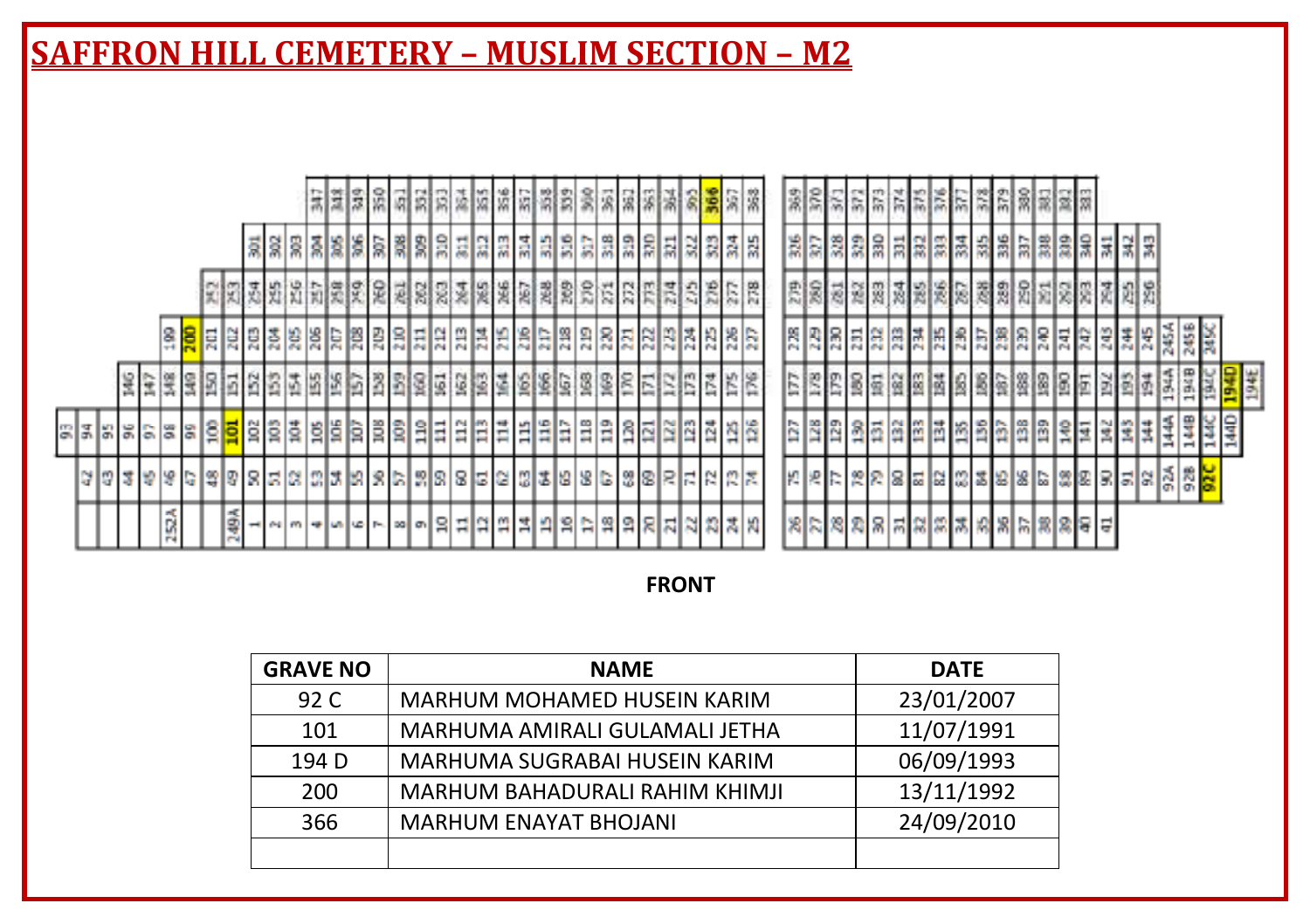|     |     |     |     |     |     |     |     |     |     |     |          |          |          |          |          |          |          | 497     | 496     | 495     | 494 | 493 | 492 |
|-----|-----|-----|-----|-----|-----|-----|-----|-----|-----|-----|----------|----------|----------|----------|----------|----------|----------|---------|---------|---------|-----|-----|-----|
|     |     |     |     |     |     |     |     |     |     |     |          |          |          |          |          |          |          | 491     | 490     | 489     | 488 | 487 | 486 |
|     |     |     |     |     |     |     |     |     |     |     |          |          |          |          |          | 485      | 484      | 483     | 482     | 481     | 480 | 479 | 478 |
|     |     |     |     |     |     |     |     |     |     |     | 477      | 476      | 475      | 474      | 473      | 472      | 471      | 470     | 469     | 468     | 467 | 466 | 465 |
|     |     |     |     |     |     |     |     | 464 | 463 | 462 | 461      | 460      | 459      | 458      | 457      | 456      | 455      | 454     | 453     | 452     | 451 | 450 | 449 |
|     |     |     |     |     |     | 448 | 447 | 446 | 445 | 444 | 443      | 442      | 441      | 440      | 439      | 438      | 437      | 436     | 435     | 434     | 433 | 432 | 431 |
|     |     |     |     |     | 430 | 429 | 428 | 427 | 426 | 425 | 424      | 423      | 422      | 421      | 420      | 419      | 418      | 417     | 416     | 415     | 414 | 413 | 412 |
|     |     | 411 | 410 | 409 | 408 | 407 | 406 | 405 | 404 | 403 | 402      | 401      | 400      | 399      | 398      | 397      | 396      | 395     | 394     | 393     | 392 | 391 | 390 |
| 389 | 388 | 387 | 386 | 385 | 384 | 383 | 382 | 381 | 380 | 379 | 378      | 377      | 376      | 375      | 374      | 373      | 372      | 371     | 370     | 369     | 368 | 367 | 366 |
| 365 | 364 | 363 | 362 | 361 | 360 | 359 | 358 | 357 | 356 | 355 | 354      | 353      | 352      | 351      | 350      | 349      | 348      | 347     | 346     | 345     | 344 | 343 | 342 |
| 341 | 340 | 339 | 338 | 337 | 336 | 335 | 334 | 333 | 332 | 331 | 330      | 329      | 328      | 327      | 326      | 325      | 324      | 323     | 322     | 321     | 320 | 319 | 318 |
| 317 | 316 | 315 | 314 | 313 | 312 | 311 | 310 | 309 | 308 | 307 | 306      | 305      | 304      | 303      | 302      | 301      | 300      | 299     | 298     | 297     | 296 | 295 | 294 |
| 293 | 292 | 291 | 290 | 289 | 288 | 287 | 286 | 285 | 284 | 283 | 282      | 281      | 280      | 279      | 278      | 277      | 276      | 275     | 274     | 273     | 272 | 271 | 270 |
| 269 | 268 | 267 | 266 | 265 | 264 | 263 | 262 | 261 | 260 | 259 | 258      | 257      | 256      | 255      | 254      | 253      | 252      | 251     | 250     | 249     | 248 | 247 | 246 |
| 245 | 244 | 243 | 242 | 241 | 240 | 239 | 238 | 237 | 236 | 235 | 234      | 233      | 232      | 231      | 230      | 229      | 228      | 227     | 226     | 225     | 224 | 223 | 222 |
| 221 | 220 | 219 | 218 | 217 | 216 | 215 | 214 | 213 | 212 | 211 | 210      | 209      | 208      | 207      | 206      | 205      | 204      | 203     | 202     | 201     | 200 | 199 | 198 |
| 197 | 196 | 195 | 194 | 193 | 192 | 191 | 190 | 189 | 188 | 187 | 186      | 185      | 184      | 183      | 182      | 181      | 180      | 179     | 178     | 177     | 176 | 175 | 174 |
| 173 | 172 | 171 | 170 | 169 | 168 | 167 | 166 | 165 | 164 | 163 | 162      | 161      | 160      | 159      | 158      | 157      | 156      | 155     | 154     | 153     | 152 | 151 | 150 |
|     | 149 | 148 | 147 | 146 | 145 | 144 | 143 | 142 | 141 | 140 | 139      | 138      | 137      | 136      | 135      | 134      | 133      | 132     | 131     | 130     | 129 | 128 | 127 |
|     | 126 | 125 | 124 | 123 | 122 | 121 | 120 | 119 | 118 | 117 | 116      | 115      | 114      | 113      | 112      | 111      | 110      | 109     | 108     | 107     | 106 | 105 | 104 |
|     |     |     |     | 103 | 102 | 101 | 100 | 99  | 98  | 97  | 96       | 95       | 94       | 93       | 92       | 91       | 90       | 89      | 88      | 87      | 86  | 85  | 84  |
|     |     |     |     |     | 83  | 82  | 81  | 80  | 79  | 78  | 77       | 76       | 75       | 74       | 73       | 72       | 71       | 70      | 69      | 68      | 67  | 66  | 65  |
|     |     |     |     |     |     | 64  | 63  | 62  | 61  | 60  | 59       | 58       | 57       | 56       | 55       | 54       | 53       | 52      | 51      | 50      | 49  | 48  | 47  |
|     |     |     |     |     |     |     |     | 46  | 45  | 44  | 43       | 42       | 41       | 40       | 39       | 38       | 37       | 36      | 35      | 34      | 33  | 32  | 31  |
|     |     |     |     |     |     |     |     |     | 30  | 29  | 28<br>16 | 27<br>15 | 26<br>14 | 25<br>13 | 24<br>12 | 23<br>11 | 22<br>10 | 21<br>9 | 20<br>8 | 19<br>7 | 18  | 17  |     |
|     |     |     |     |     |     |     |     |     |     |     |          |          | 6        | s.       | 4        | 3.       | 2        | 1       |         |         |     |     |     |
|     |     |     |     |     |     |     |     |     |     |     |          |          |          |          |          |          |          |         |         |         |     |     |     |

**FRONT**

| <b>GRAVE NO</b> | <b>NAME</b>                                 | <b>DATE</b> |
|-----------------|---------------------------------------------|-------------|
| 200             | MARHUM IMTIAZ MUTHALIFF                     | 01/12/2005  |
| 259             | MARHUM SHABBIR AKBERALI MOLEDINA            | 28/09/2006  |
| 372             | MARHUM PYARALI JAKHARA LADAK                | 01/09/2007  |
| 379             | MARHUMA KHAIRUNBAI RAJABALI                 | 07/10/2007  |
| 442             | MARHUM BARKATALI ALLADIN BHIMJI             | 08/06/2008  |
| 494             | MARHUMA HAMIDA ROSHANALI TEJA (HAMIDA BATA) | 29/05/2008  |
|                 |                                             |             |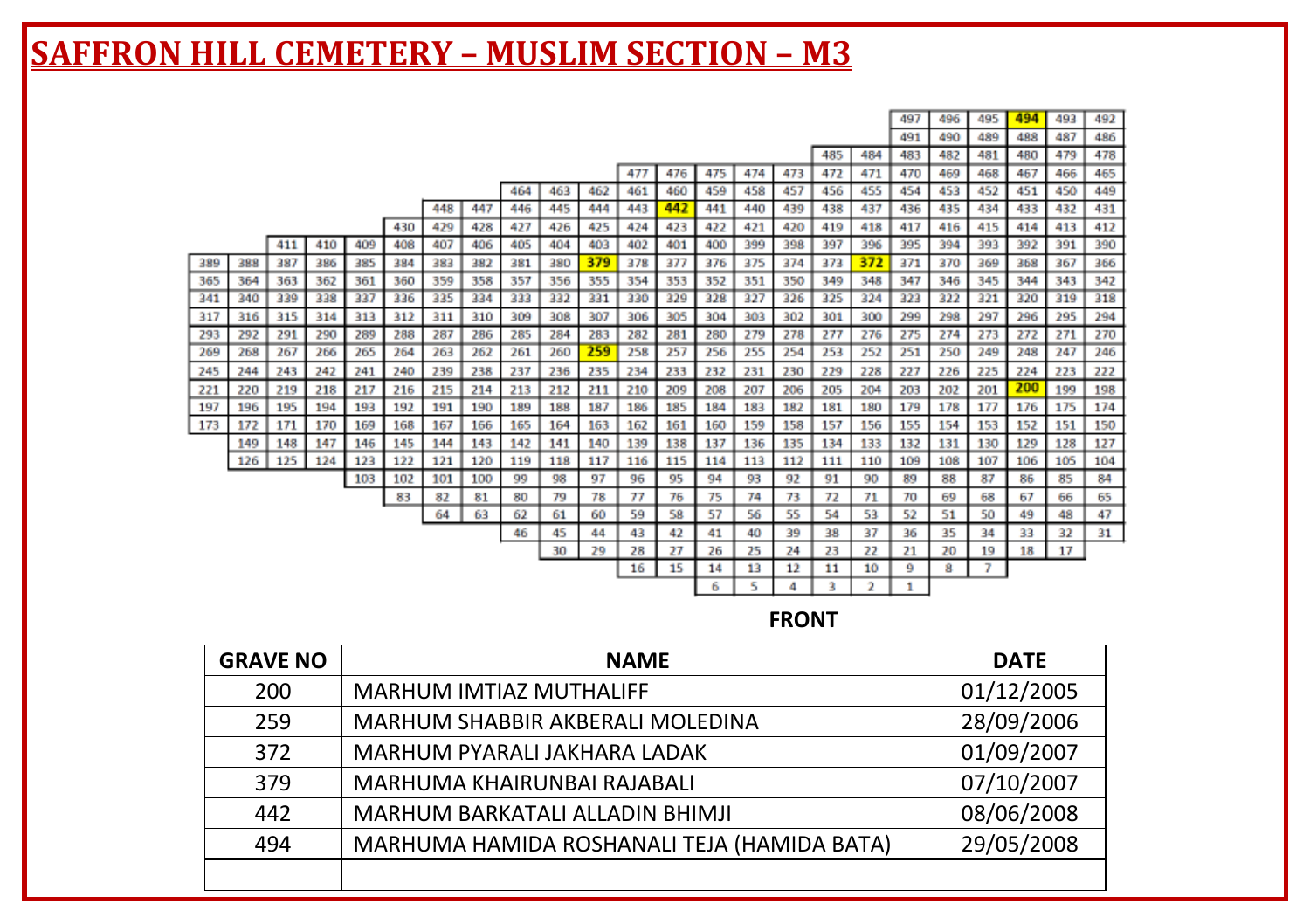| <u> SAFFRON HILL CEMETERY – MUSLIM SECTION – M4</u> |              |                    |     |         |     |     |                      |                  |                                                         |            |     |                                    |              |                               |     |                 |                |     |     |            |            |                     |            |      |     |                   |            |                  |                                               |                  |          |            |      |    |     |                   |         |         |
|-----------------------------------------------------|--------------|--------------------|-----|---------|-----|-----|----------------------|------------------|---------------------------------------------------------|------------|-----|------------------------------------|--------------|-------------------------------|-----|-----------------|----------------|-----|-----|------------|------------|---------------------|------------|------|-----|-------------------|------------|------------------|-----------------------------------------------|------------------|----------|------------|------|----|-----|-------------------|---------|---------|
|                                                     |              |                    |     |         |     |     |                      |                  |                                                         |            |     |                                    |              |                               |     |                 |                |     |     |            |            |                     |            |      |     |                   |            |                  |                                               |                  |          |            |      |    |     |                   |         |         |
|                                                     |              |                    |     |         |     |     |                      |                  |                                                         |            |     |                                    |              |                               |     |                 |                |     |     |            |            |                     |            |      |     |                   |            |                  |                                               |                  |          |            |      |    |     |                   |         |         |
|                                                     | ers.         | te e person        |     |         |     |     |                      | as.              | E.                                                      |            |     |                                    |              |                               |     |                 |                |     |     |            |            |                     |            |      |     |                   |            |                  |                                               |                  |          |            |      |    |     |                   |         |         |
|                                                     | \$16         | 28                 |     | sere    |     |     |                      | E                | 516<br>934                                              | 916        |     |                                    |              |                               |     |                 |                |     |     |            |            |                     |            |      |     |                   |            |                  |                                               |                  |          |            |      |    |     |                   |         |         |
|                                                     | <b>SSSSS</b> |                    |     |         |     | 의열  |                      | 33               | lê,                                                     | 200        | 恩望  |                                    |              |                               |     |                 |                |     |     |            |            |                     |            |      |     |                   |            |                  |                                               |                  |          |            |      |    |     |                   |         |         |
|                                                     | 5335         |                    |     | s s     |     |     | 開                    | ä                | 擦<br>ġ                                                  | g.         |     | 照像                                 |              | <b>SER</b>                    |     |                 |                |     |     |            |            |                     |            |      |     |                   |            |                  |                                               |                  |          |            |      |    |     |                   |         |         |
|                                                     | 회협           | E S                |     | ëē      |     | 醇   |                      | ã                | š<br>86                                                 | ă          | ë   | i.                                 | g            |                               | 992 |                 |                |     |     |            |            |                     |            |      |     |                   |            |                  |                                               |                  |          |            |      |    |     |                   |         |         |
|                                                     | <b>葛종</b>    | $\frac{\omega}{2}$ |     | š       | 学生  |     |                      | 38               | 848                                                     | SS6        | 158 | E                                  | 88           | Ş.                            | 33  |                 |                |     |     |            |            |                     |            |      |     |                   |            |                  |                                               |                  |          |            |      |    |     |                   |         |         |
| E                                                   |              | EE                 |     | nn.     |     |     | 1947 825             |                  | E<br>G20                                                |            |     | 550                                | 831.         | 219                           | EIB | 3HB             | 518            | 935 | 288 |            |            |                     |            |      |     |                   |            |                  |                                               |                  |          |            |      |    |     |                   |         |         |
|                                                     | 图图图解         |                    |     | F       | ZRZ | 端   |                      | $\frac{8}{9}$    | <b>B</b><br>Ē                                           | ē          |     | 图                                  | 景            | 릨흛                            |     | Ş               | E10            | E   |     |            |            | elegee              |            |      |     |                   |            |                  |                                               |                  |          |            |      |    |     |                   |         |         |
|                                                     | 회회회회         |                    |     |         |     |     |                      |                  | 회학회의 기대                                                 |            |     | 3333                               |              |                               |     | 경영화술            |                |     |     |            |            |                     |            |      |     |                   |            |                  |                                               |                  |          |            |      |    |     |                   |         |         |
|                                                     | 岩            | ö                  | 3W. | ă       | ă   | ăğ. |                      | 窗                | E                                                       |            | 刘义  | 慮                                  | ğ            | 谥                             | SZ. | ğ               | ĕ              |     |     |            |            |                     |            |      |     |                   |            |                  |                                               |                  |          |            |      |    |     |                   |         |         |
|                                                     | 렱            | 없군                 |     |         |     |     | 해택                   |                  | E<br>E                                                  | 31         | ¥.  | un                                 | ŭ            |                               |     |                 | EL             |     |     |            |            | 회회원회                |            | 医图象  |     | E                 | <b>E</b>   | ZHE <sub>1</sub> |                                               |                  |          |            |      |    |     |                   |         |         |
|                                                     | 8            | 584                | 88  | 719 605 |     | 889 |                      | 069              | tiin.<br>L60                                            | e          | ļ.  | 569                                | <b>BBB</b>   | 199 624<br>989 644<br>989 154 |     |                 | ğ              |     |     |            |            | 부열력회의               |            | 90L  | 經   | š                 | <b>FIG</b> |                  | 岸                                             | štč              |          |            |      |    |     |                   |         |         |
|                                                     | ES2          | a sa sa            |     |         |     |     |                      | 28               | É<br>Sep                                                | 38         |     | 田駅                                 | 593          |                               |     | $S_{S}$ $S_{E}$ |                |     | S2  | 33         |            | $rac{6.03}{1.03}$   |            | 523  | 575 | 149               | 94<br>S)   | ŝ                | Ë                                             | B                |          |            |      |    |     |                   |         |         |
|                                                     |              |                    |     |         |     |     |                      | <b>BRBCZ6856</b> | E                                                       | G          |     | 露                                  | E            | 회하                            |     |                 | 题              |     | E   | <b>SEI</b> | Ë          | 国                   |            | 薏    | Ţ.  | F<br>F            | 25         | f.               | E                                             |                  | 图        |            |      |    |     |                   |         |         |
|                                                     |              | 前线管                |     | EE.     |     |     |                      | 新闻演奏             | 協                                                       |            |     | 图线图                                | 985          | 황화                            |     |                 | Ê              |     | 農家  |            | \$19       | B                   | \$         | ę    | eue | Ë<br>e            | Ë          |                  | 郎                                             |                  | 調理       |            | t,   |    |     |                   |         |         |
|                                                     | š.           | ř                  | R)  |         |     |     |                      |                  | š<br>ig.                                                |            |     | 图形物                                | g            | ¥                             |     | 88              | ier.           |     | 88  |            |            | 骂                   |            | E.   | ä   | 섨<br>쓻            | 45         | 설                | š                                             | ģ                | 图<br>图   |            | Ė    | i. |     |                   |         |         |
|                                                     |              | 岩岩                 |     | 139 885 |     |     | 2008<br>2008<br>2008 | 四                | 報                                                       | P.C.       |     | 装置                                 | E            |                               | 臨   | g               | EE <sub></sub> |     | E   | EEG        | 234        | 劇                   | <b>DEE</b> | LES  | 338 | <b>SAR</b><br>555 | tik        | EK)              | Ě                                             | ¥                | <b>K</b> | E          | š    | ¥  | 똪   |                   |         |         |
|                                                     | 214 476      | $rac{2}{3}$        |     | ă       | ŧ   |     | 黄岛岛                  |                  | ŷ<br>is:                                                |            |     | 高商店                                | E.           |                               | 劇劇  | 圍               | till           |     | 劉   |            | 節          | d6#                 | 58         | ġ    |     | sisje             | ë          |                  | 富能                                            | \$Q              | 图算       |            | Ş    |    | Ë   |                   |         |         |
|                                                     | 齿            | 安息店                |     |         |     |     | 古おおま                 |                  | \$<br>套                                                 |            | 劃畫  | $\left(\frac{\hbar}{\beta}\right)$ | ţ            |                               |     | â               | Ť              |     | ġ,  | ġ          | 發          |                     | 62         | ĝ    | 喜离  | ē                 | ğ          | â,               | 营                                             | 鸢                | 蓖        | ļ\$        | D.F  | Þ  | 111 |                   | 红点<br>â |         |
|                                                     | 466          | E S                |     | 8388    |     |     |                      | ř                | 88<br>\$                                                |            | 青蒜  | ger.                               | Ë            | TEN TON                       |     | £L\$            | š              |     | 512 | 901        | (身)        | $\frac{1}{2}$       | 627        | ģ    | EZ# | z<br>琵            | t          |                  | 龍                                             |                  | 白度       |            | Ë    | Ë  | 껿   | E<br>Ë            |         | ţ,<br>信 |
|                                                     | 马工           | 器                  |     |         |     |     |                      | 이러 비리 3          | 家                                                       |            | 해   | 6F                                 | ä            | 国                             |     | 钮               | ħ              |     | 景   | 閣          | 当屋         |                     | 빏          | 뵹    | 벽   | 톥                 | 閨          |                  | 濁影                                            |                  | 制制       |            | ğ    | E  | 冠   | 崔<br>岜            |         | 翼翼      |
|                                                     |              | 岸                  |     | 별력      |     |     | ES:                  | 经制               | 談<br>525                                                | <b>AZE</b> | 靛   | 329                                | 337          | 떫                             |     | 엺               | 鬘              |     | B   | 崑          | 眉          |                     | ă          | ă    | 踹   | E                 | ä          | 旨                | ă                                             |                  | 岩葉       | 筐          | B    | B  | 35  | tice<br>E         |         | Ħ<br>颚  |
|                                                     | 142          | 됋                  |     |         |     |     | 행복변화                 |                  | ă<br>ķ                                                  | dB2        | 屋   | 單                                  | <b>GEZ</b>   |                               |     | 필퇴된             | Ë              |     | ķ   |            |            | <mark>' 역</mark> 예약 |            | ă    | ă   | ă<br>ĕ            | ğ          |                  | 赏                                             | čBE <sub>1</sub> | E        | 償          | ğ    | Ħ  | ZEE | E<br>E            |         | E<br>ă  |
|                                                     | 257          | E E                |     |         |     |     |                      | 82882            | <b>Sep</b>                                              |            | 247 | 家                                  | E            | 예정                            |     | ä               | š              |     | SE. |            | <b>SER</b> |                     | 259        | ă    | 圖   | 363               | 164        |                  | $rac{3}{26}$                                  |                  | 马德国      |            | 1n   | n  | ZT. | 274               |         | ä<br>ut |
|                                                     |              | 篇篇                 |     |         |     |     |                      | 83 83 93         | SOF.                                                    |            |     | 気質                                 | ă            | 쁣                             |     | 213             | WEZ.           |     | 215 | 23.6       | 23,7       | arz.                | 띫          | tre. | 뻃   | <b>TEC</b>        | RZ         |                  | 얣                                             | έtε              | E        | <b>SZP</b> | bit) | nz | 끉   | <b>WEZ</b><br>tit |         | SEC     |
|                                                     |              |                    |     |         |     |     |                      |                  | [2] 오] 이 [2] 오] 오] 오] 오] 오] 오] 오] 오] 오] 오] 오]           |            |     |                                    |              |                               |     |                 |                |     |     |            |            |                     |            |      |     |                   |            |                  | 화 <u>물 이 물 이 없을 때 한 일 일 일 일 일 일 일 일 일 이 정</u> |                  |          |            |      |    |     |                   |         |         |
|                                                     |              |                    |     |         |     |     |                      |                  | 미터터 테베레리 리프 리프 <mark>리</mark> 프 리프 리프                   |            |     |                                    |              |                               |     |                 |                |     |     |            |            |                     |            |      |     |                   |            |                  |                                               |                  |          |            |      |    |     |                   |         |         |
|                                                     |              |                    |     |         |     |     |                      |                  | 피지표 <mark> 최</mark> 포트 피프 조 <mark>희 리브 프 프 프 프 프</mark> |            |     |                                    |              |                               |     |                 |                | 팀   |     |            |            |                     |            |      |     | <b>EEEEEEEEE</b>  |            |                  |                                               |                  |          |            |      |    |     |                   |         |         |
| 8 회의 회회 회원 기사 기사 기사 기                               |              |                    |     |         |     |     |                      |                  |                                                         |            |     |                                    |              |                               |     |                 |                |     |     |            |            | 공명동물 동물 회원 동물 동물    |            |      |     |                   |            |                  |                                               |                  |          |            |      |    |     |                   |         |         |
| 3 <mark>홍</mark> 희리이 미이 의미의 의미의 비리 지역의 기회의 의미의      |              |                    |     |         |     |     |                      |                  |                                                         |            |     |                                    |              |                               |     |                 |                |     |     |            |            |                     |            |      |     |                   |            |                  |                                               |                  |          |            |      |    |     |                   |         |         |
| 비리 비리 리 페이지 리 리 리 리 리 리 리 리 리 리 리                   |              |                    |     |         |     |     |                      |                  |                                                         |            |     |                                    |              |                               |     |                 |                |     |     |            |            |                     |            |      |     |                   |            |                  |                                               |                  |          |            |      |    |     |                   |         |         |
| H salar as<br>$\blacksquare$<br>u                   | $\sim$       |                    |     |         |     |     |                      |                  | $\frac{1}{2}$                                           |            |     |                                    |              |                               |     |                 |                |     |     |            |            |                     |            |      |     |                   |            |                  |                                               |                  |          |            |      |    |     |                   |         |         |
|                                                     |              |                    |     |         |     |     |                      |                  |                                                         |            |     |                                    | <b>FRONT</b> |                               |     |                 |                |     |     |            |            |                     |            |      |     |                   |            |                  |                                               |                  |          |            |      |    |     |                   |         |         |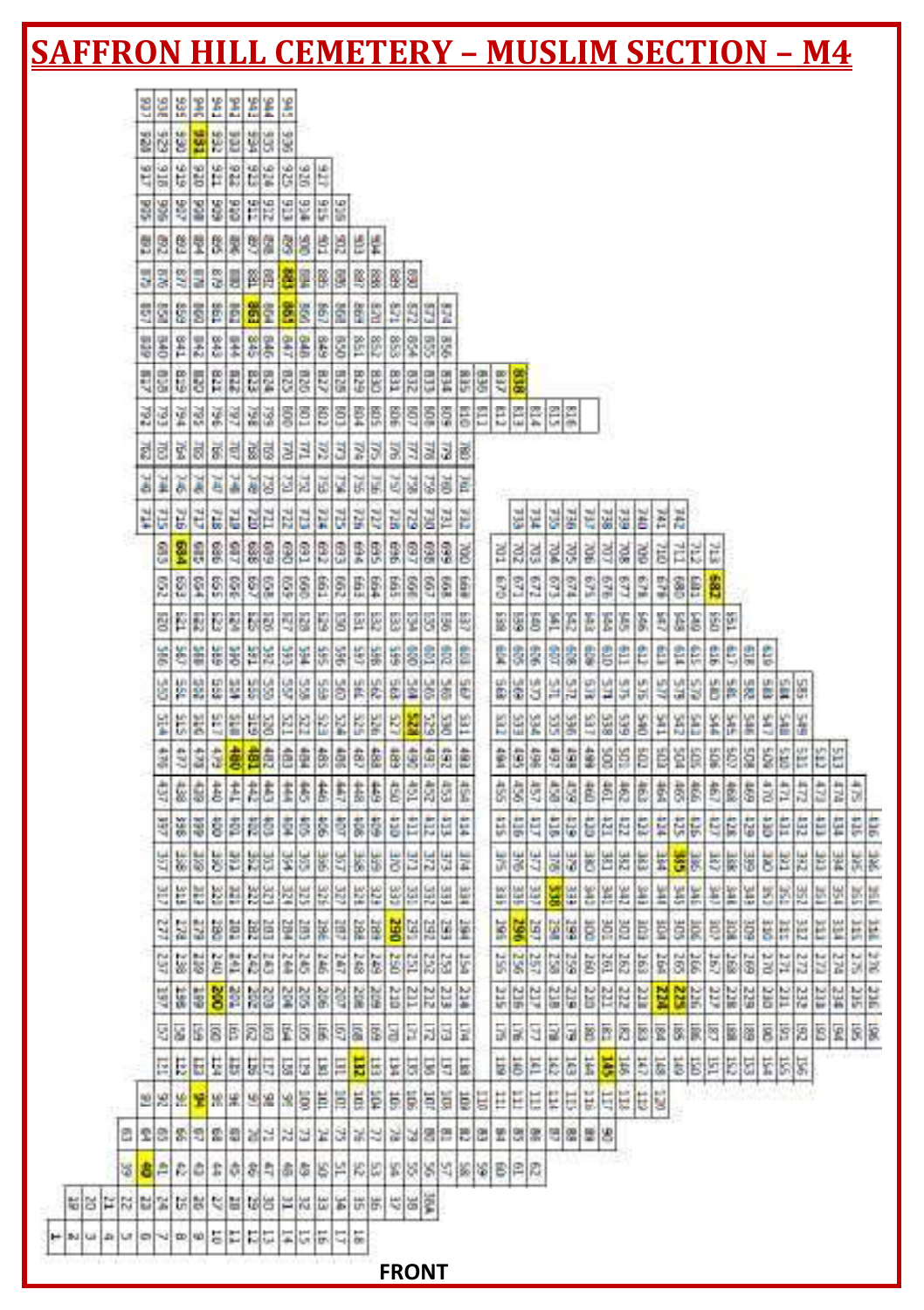## **Continued…**

| <b>GRAVE NO</b> | <b>NAME</b>                             | <b>DATE</b> |
|-----------------|-----------------------------------------|-------------|
| 40              | MARHUM RAJABALI GULAMHUSEIN MOLEDINA    | 24/08/1996  |
| 94              | MARHUM J J H K BHARWANI (NO GRAVESTONE) | 29/05/1997  |
| 132             | MARHUMA MERZIYABAI HASSANALI K JERAJ    | 11/11/1997  |
| 145             | <b>MARHUM F H HADI</b>                  | 09/03/1998  |
| 200             | MARHUMA NARGIS KHATUN AKBARALI MOLEDINA | 28/11/1998  |
| 224             | MARHUM ASIF FIDAHUSAIN JAFFER           | 24/03/1999  |
| 225             | MARHUM MOHAMMED HUSSAIN HIRJI           | 29/03/1999  |
| 296             | MARHUM NASIR HUSSAIN ZAIDI              | 22/02/2000  |
| 290             | MARHUM AKBERALI AMARSI ALIBHAI          | 06/03/2000  |
| 338             | MARHUMA DAULATBAI HASSANALI SABUR       | 27/07/2000  |
| 385             | MARHUMA GULBANU ALLADIN BHIMJI          | 08/11/2000  |
| 480             | MARHUMA FATMABAI ROSHANALI MAWJI        | 19/01/2002  |
| 481             | MARHUM ROSHANALI ALIBHAI MAWJI          | 05/02/2002  |
| 528             | MARHUM SYED ALE SAJJAD JAFRI            | 02/08/2002  |
| 682             | MARHUM MUSHTAQ HASSANALI SABUR          | 21/10/2003  |
| 684             | MARHUM GULAM MOHAMED EBRAHIM MOMIN      | 17/07/2004  |
| 838             | MARHUM AKBERALI MOLEDINA                | 15/10/2008  |
| 863             | MARHUMA ZUBEIDA JAFFER                  | 22/07/2010  |
| 865             | MARHUMA MARZIA HUSEIN KARIM             | 24/07/2010  |
| 882             | MARHUM ALI AKBAR HUSSEIN HAJI KARIM     | 04/01/2014  |
| 931             | <b>MARHUM SYED HASHAM</b>               | 11/02/2011  |
|                 |                                         |             |
|                 |                                         |             |
|                 |                                         |             |
|                 |                                         |             |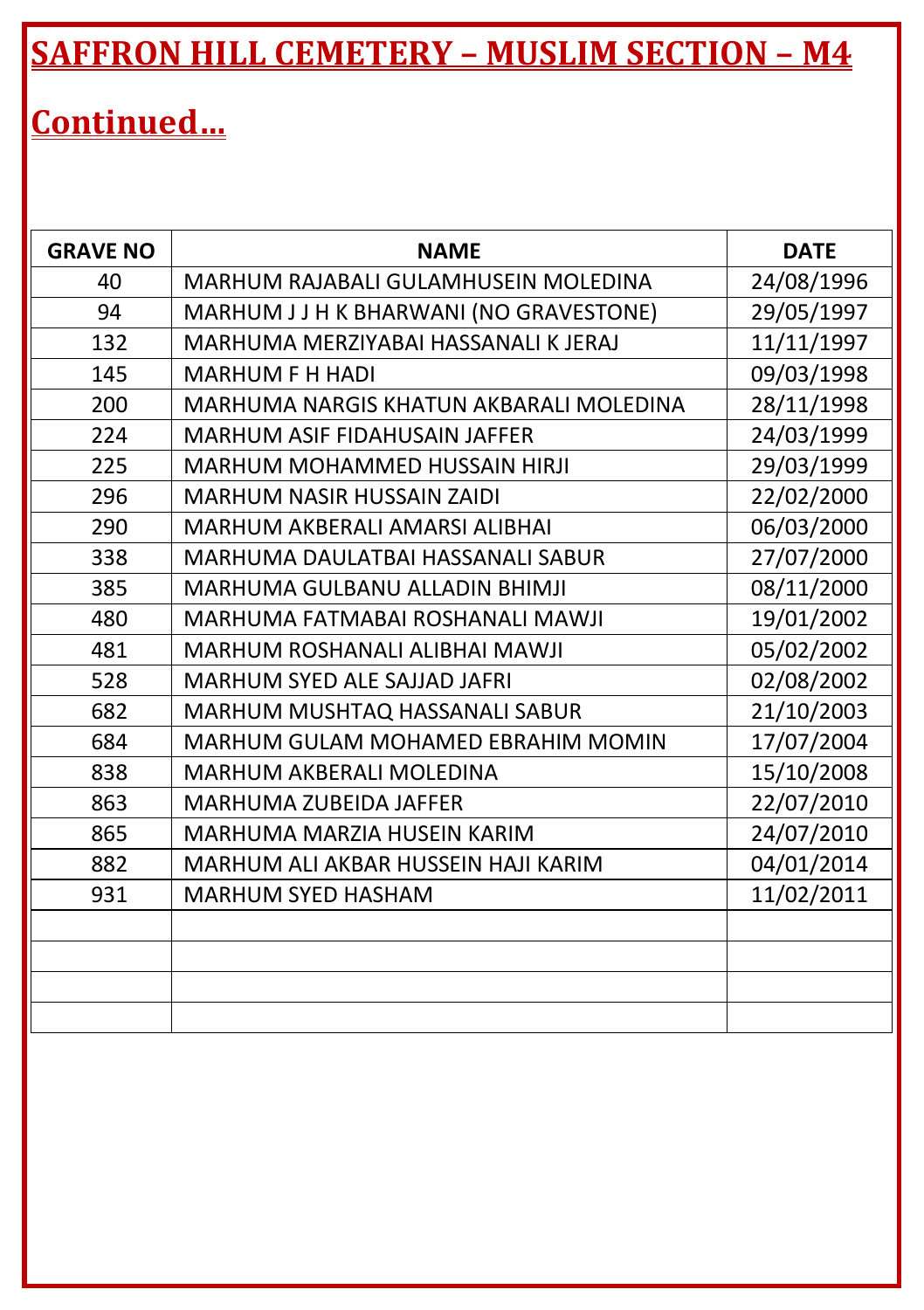|      | Ê    | å          | ŧ          | V-10      | ŝ               | 55            | ŝ    | š              | $\frac{1}{2}$   | ŝ                | <b>For</b>       | ŧ          | â          | ŧ   | ទឹ  | $\frac{46}{6}$ | ŝ                | $\frac{4}{3}$   | ទឹ  | ä            | 472           |
|------|------|------------|------------|-----------|-----------------|---------------|------|----------------|-----------------|------------------|------------------|------------|------------|-----|-----|----------------|------------------|-----------------|-----|--------------|---------------|
|      | 429  | â          | ĝ          | 43        | $\frac{43}{22}$ | 434           | 435  | 最先             | ŝ               | $\frac{438}{28}$ | $\frac{439}{29}$ | ŧ          | ŧ          | ŧ   | ŧ   | #              | ŧ                | 怠               | ₿   | 챯            | OS#           |
| 407R | 407A | 4OS        | â          | 410       | Ê               | 412           | 413  | 414            | $\frac{4}{12}$  | 416              | â                | 418        | 419        | tio | 421 | 422            | 429              | 424             | â   | $rac{4}{36}$ | 428           |
|      | 385  | 386        | 387        | 388       | 389             | <b>Sand</b>   | 591  | 392            | 393             | 394              | 395              | 396        | 397        | 398 | 399 | â              | $\frac{401}{20}$ | 402             | \$  | ₿            | $\frac{4}{3}$ |
|      | 363  | 564        | S65        | 36G       | 267             | ین<br>58      | 569  | 370            | 571             | 372              | S7S              | 374        | S75        | 376 | 277 | 378            | <b>S79</b>       | 380             | 180 | 382          | 384           |
|      | 14T  | ä          | 343        | 544       | S45             | 346           | 747  | <b>SDE</b>     | 849             | SS <sub>S</sub>  | 251              | š          | SSS<br>SSS | 354 | SSS | 958            | 257              | 358             | 65C | 360          | 362           |
|      | 6ľ8  | š          | <b>TZE</b> | š         | 323             | vcE           | 325  | š              | 327             | 328              | 329              | <b>OEE</b> | 331        | 332 | š   | 334            | š                | 336             | ă   | 338          | 34O           |
|      | 167  | <b>SP</b>  | 599        | äm        | 301             | ä             | SOS  | ăΩД            | SO <sub>5</sub> | 306              | š                | នីន        | 309        | 310 | ă11 | 312            | 313              | 314             | ដឹ  | 316          | 318           |
|      | 275  | 276        | Ш          | ăЯ        | 279             | š             | 281  | š              | 283             | 384              | 285              | 285        | 287        | 383 | 289 | š              | 162              | 292             | 290 | 167          | 506           |
|      | 253  | r5C        | 255        | š         | 257             | 35g           | 259  | ă              | 261             | 262              | 263              | 264        | 265        | 96  | 267 | 268            | 269              | 270             | 122 | 272          | 274           |
|      | 23.1 | 232        | 23         | 234       | 235             | <b>236</b>    | 257  | <b>SSS</b>     | 239             | 240              | 241              | 242        | 245        | μ4  | 245 | 246            | 247              | 248             | 249 | 250          | 252           |
|      | 209  | <b>STC</b> | Ĕ          | 312       | 21.3            | 214           | 21.5 | $\frac{2}{16}$ | 217             | 218              | 21.9             | 220        | 221        | 222 | 223 | 224            | 225              | 226             | 227 | 228          | 230           |
|      | 187  | š          | 139        | š         | 591             | á             | 193  | v61.           | 562             | 360              | 161              | 385        | 587        | 200 | 201 | 202            | 205              | 204             | 205 | 206          | 208           |
| 5    | 166  | á          | 168        | 551       | 570             | $\frac{1}{2}$ | 172  | 173            | 174             | 175              | 576              | 177        | 178        | 579 | 180 | 181            | 182              | 183             | 184 | 185          | 186           |
| ă    | 144  | ţ,         | 146        | 41        | $\frac{148}{1}$ | ti            | 150  | ž              | 152             | 153              | 154              | 52         | 56         | 157 | 158 | 559            | 560              | 181             | 201 | 163          | 164           |
|      | E    | $\ddot{5}$ | 12         | vcı.      | 125             | $\frac{1}{2}$ | 127  | $\frac{1}{2}$  | 529             | <b>DEL</b>       | 131              | 132        | 133        | 134 | 53  | <b>136</b>     | 137              | 138             | 539 | ă            | 242           |
|      | 89   | ğ          | ē          | $\vec{a}$ | ā               | 104           | 58   | ğ              | ą               | 108              | ā                | E          | E          | E   | E   | 114            | ă                | $\frac{11}{15}$ | E   | 118          | 120           |
|      | ă    | 딣          | 3          | g         | 얦               | g             | စ္က  | Ř              | ဗ္တ             | œ                | g                | 8          | ဇွ         | 90  | 뚐   | 82             | 99               | \$4             | ٩   | 96           | ខ្ល           |
|      |      | đ          | 녦          | 쀪         | g               | ቧ             | g    | R              | ă               | g                | g                | 9          | o<br>co    | ငွ  | ă   | N              | N                | జ               | Ņ   | ă            | š             |
|      |      | g          | 쏲          | မ္က       | 砉               | Ê             | ŧ    | 盎              | 4               | â                | ŧ                | ŧ          | 砉          | 扂   | 널   | 旧              | 9                | 뱚               | 쀺   | 녦            | 뱕             |
|      |      | 5          | 5          | ă         | B               | 3             | ដ    | ž              | ដ               | ႜ                | 5                | 28         | ដ          | ဗ္တ | ř   | ဗ္ဗ            | ပ္ပ              | 34              | မ္ပ | န္တ          |               |
|      |      |            | N          | ω         | 4               | u             | ۰    | ⊣              | ø               | ю                | ã                | Ħ          | 12         | 5   | 4   | G              | ă                | ä               |     |              |               |
|      |      |            |            |           |                 |               |      |                | <b>FRONT</b>    |                  |                  |            |            |     |     |                |                  |                 |     |              |               |

| <b>GRAVE NO</b> | <b>NAME</b>                           | <b>DATE</b> |
|-----------------|---------------------------------------|-------------|
| 287             | MARHUM SYED DR JAVED IQBAL            | 30/04/2011  |
| 348             | MARHUM DR AKIL ERABI BASHAGHA         | 03/10/2011  |
| 407B            | <b>MARHUMA NARGISBAI G ALLARAKHIA</b> | 29/12/2014  |
| 460             | MARHUMA RAZIABAI AMEERALI MANJI       | 07/04/2012  |
| 461             | MARHUM AMIRALI MANJI HAJI             | 18/02/2014  |
| 407B            | MARHUMA NARGISBAI G ALLARAKHIA        | 29/12/2014  |
|                 |                                       |             |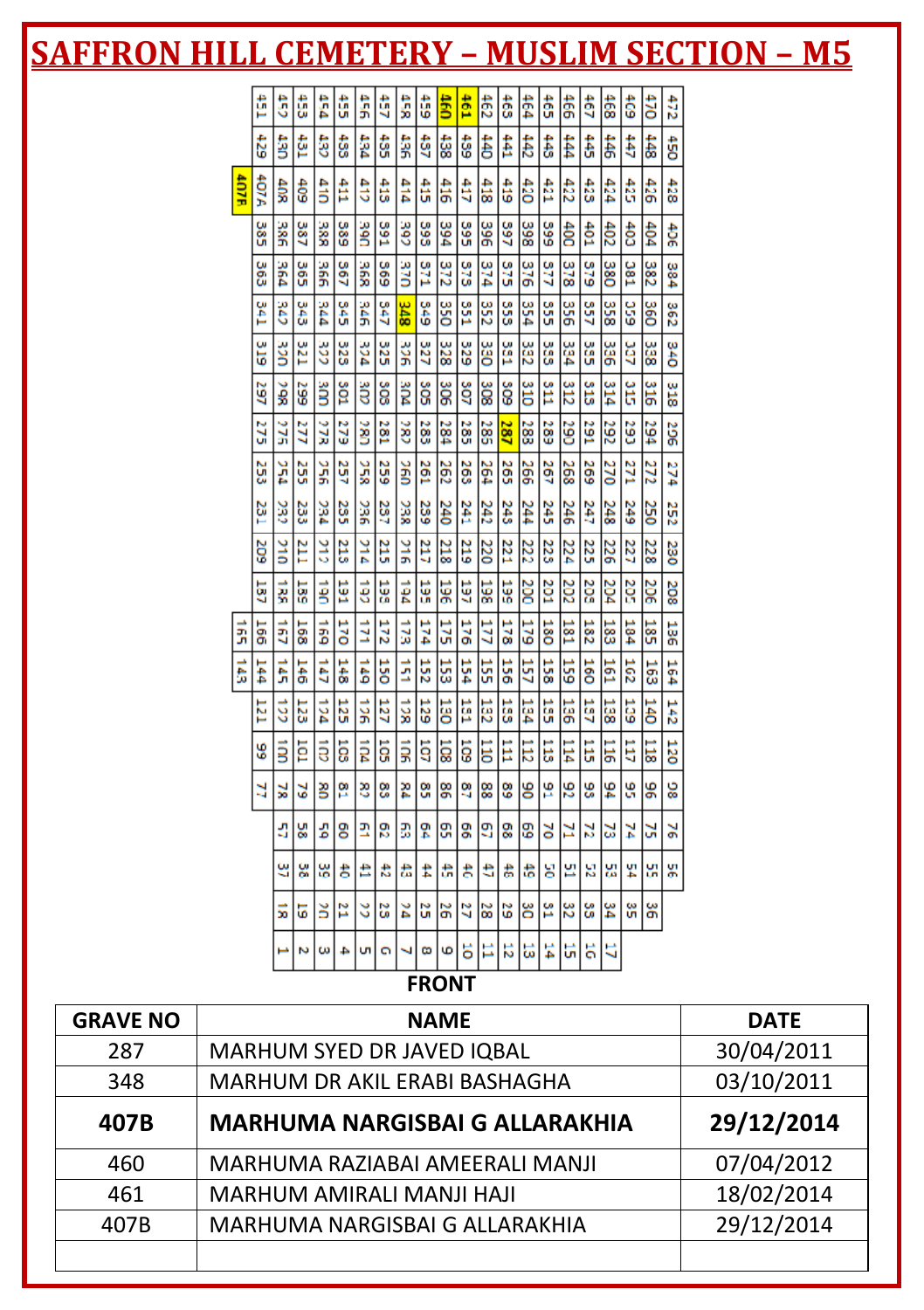#### **FRONT**

| <b>GRAVE NO</b> | <b>NAME</b>                       | <b>DATE</b> |
|-----------------|-----------------------------------|-------------|
| 25              | MARHUM FIDAHUSSEIN KARMALI RAJANI | 28/07/2012  |
| 107             | MARHUM RUSHEDALI GULAMALI MOMIN   | 07/04/2013  |
| 193             | MARHUM ABDUL KARIM ALLADITA       | 24/11/2013  |
|                 |                                   |             |
|                 |                                   |             |
|                 |                                   |             |
|                 |                                   |             |